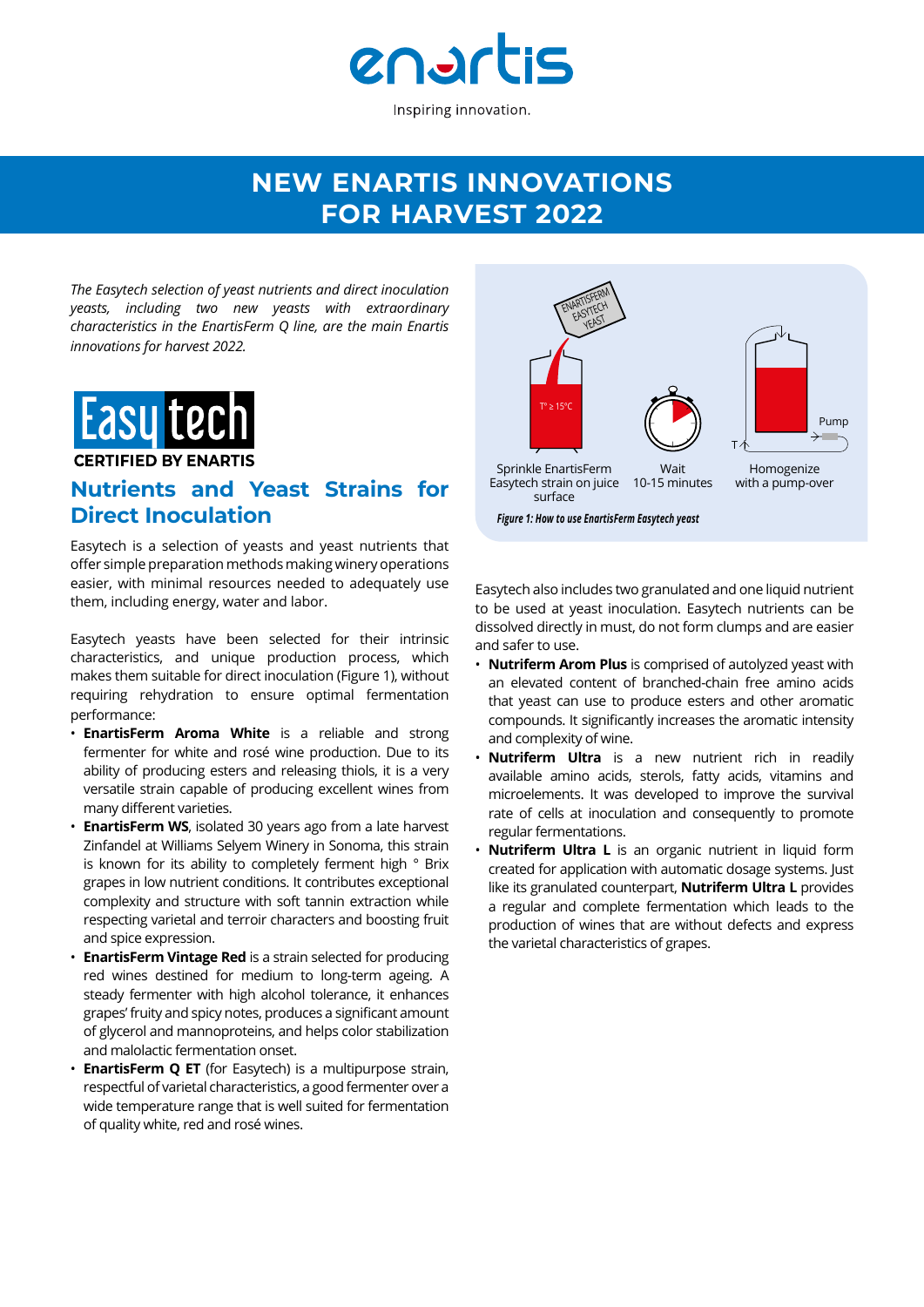# enartis

#### **ENARTISFERM Q TAU FD**

**EnartisFerm Q TAU FD** is a freeze-dried strain of *Torulaspora delbrueckii* selected by the Polytechnic University of Marche (DiSVA Department).

Unlike the majority of *Torulaspora delbrueckii* strains available on the market, **EnartisFerm Q TAU FD** has a high alcohol tolerance that allows it to be used as the sole yeast in the fermentation of must with a potential alcohol content of up to 12-12.5%. With its good fermentation strength, it ferments at a speed comparable to that of *Saccharomyces cerevisiae*.

On a sensory level (Figure 2), **EnartisFerm Q TAU FD** enhances varietal fruity expression because of the production of ethyl esters and acetates and the release of terpenes. Above all, wines fermented with this strain impress due to their fullness, smoothness and sweetness because of the production of a large quantity of mannoproteins and polyalcohols.

**EnartisFerm Q TAU FD** can be used in the vinification of any kind of wine, including late harvest wines and it is certainly recommended in the production of whites, rosés and base wines for sparkling.

#### **ENARTISFERM Q RHO**

Isolated from dried grapes intended to produce Amarone, **EnartisFerm Q RHO** is a strain belonging to the *Saccharomyces uvarum* species which possesses all the microbiological and enological characteristics typical of its species (Table1):

- Low temperature tolerance. At temperatures close to 10°C (50°F), it displays fermentative strength superior to *Saccharomyces cerevisiae*.
- Low production of volatile acidity, typically lower than 0.2 g/L in wines with alcohol content equal to 13-13.5%.
- High production of glycerol.
- Tendency to produce succinic acid and malic acid, increasing overall acidity.
- Lower sugar/alcohol yield compared to *Saccharomyces cerevisiae* yeasts.
- High production of 2-phenyl ethanol, a higher alcohol with an intense floral aroma.

#### *Sensory impact of EnartisFerm Q Tau FD*



*Figure 2: EnartisFerm Q Tau FD increases fruit intensity and softness/volume on the palate. Fermentation example as the sole yeast in Pinot Grigio juice.* 

Due to its propensity for a low sugar/alcohol yield and increase total acidity, **EnartisFerm Q RHO** helps to limit the "enological" effects of climate change. For instance, as the sole fermenting yeast, **EnartisFerm Q RHO** produces wines for use in blends to add acidity (Table 2).

Also interesting is its application in co-inoculation with *Saccharomyces cerevisiae* strains. When it helps preserve acidity and increase olfactory complexity by adding floral aromas to the thiol and fruity notes produced by the cerevisiae.

In red wine making, the combination with **EnartisFerm ES454**  leads to the production of wines extremely rich in glycerol and mannoproteins which are soft and full at the palate, whereas the co-inoculation with **EnartisFerm ES488** results in higher intensity and greater aromatic complexity.

|                                           | Saccharomyces cerevisiae | Saccharomyces uvarum |
|-------------------------------------------|--------------------------|----------------------|
| <b>Fermentation</b><br><b>Temperature</b> | $12 - 36^{\circ}$ C      | $8-30^{\circ}$ C     |
| 2-phenylethanol* (mg/L)                   | $10 - 100$               | $100 - 400$          |
| Glycerol* (g/L)                           | $4 - 7$                  | $7 - 11$             |
| Acetic Acid* (g/L)                        | $0,1 - 0.9$              | $0.05 - 0.1$         |
| Succinic Acid* (g/L)                      | $0.3 - 0.6$              | $0.6 - 1.3$          |
| <b>Malic Acid</b>                         | 1-30% Degradation        | 1 - 50% Production   |

\*Range in a wine with 10% alcohol

*Table 1: Main microbiological and enological characteristics that differentiate Saccharamyces uvarum from Saccharomyces cerevisiae.*